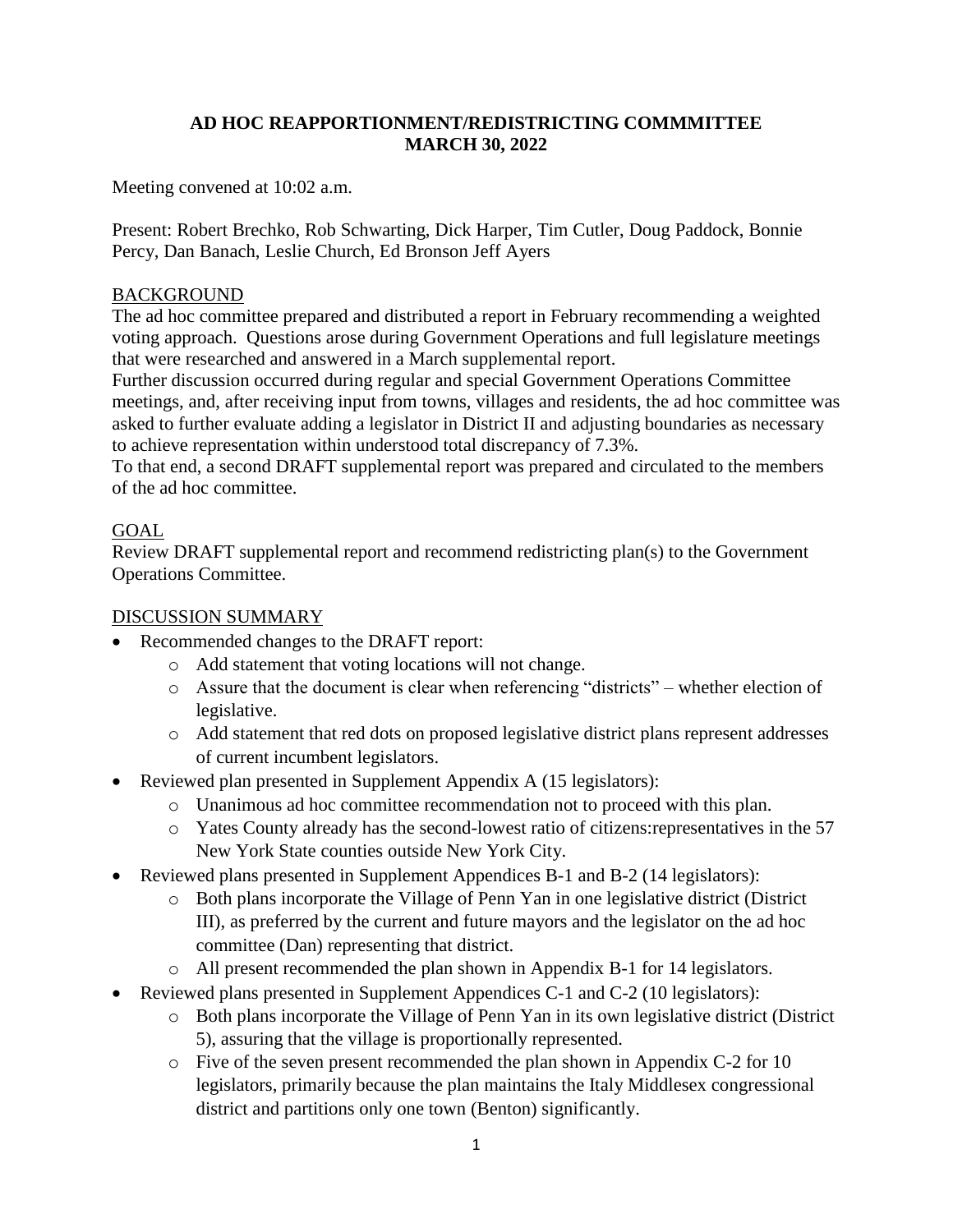## ASSIGNED TASKS

- Rob and Bob will review the hierarchical evaluation criteria per S5160B. (Their review is attached to these minutes as Attachment A.)
- Doug to modify supplement based on input from this meeting and circulate to all attendees for review.
- Doug to prepare and distribute supplemental report based on input received from members.

# NEXT MEETING

No additional meetings are scheduled at this time.

Meeting adjourned at approximately 11:10 a.m.